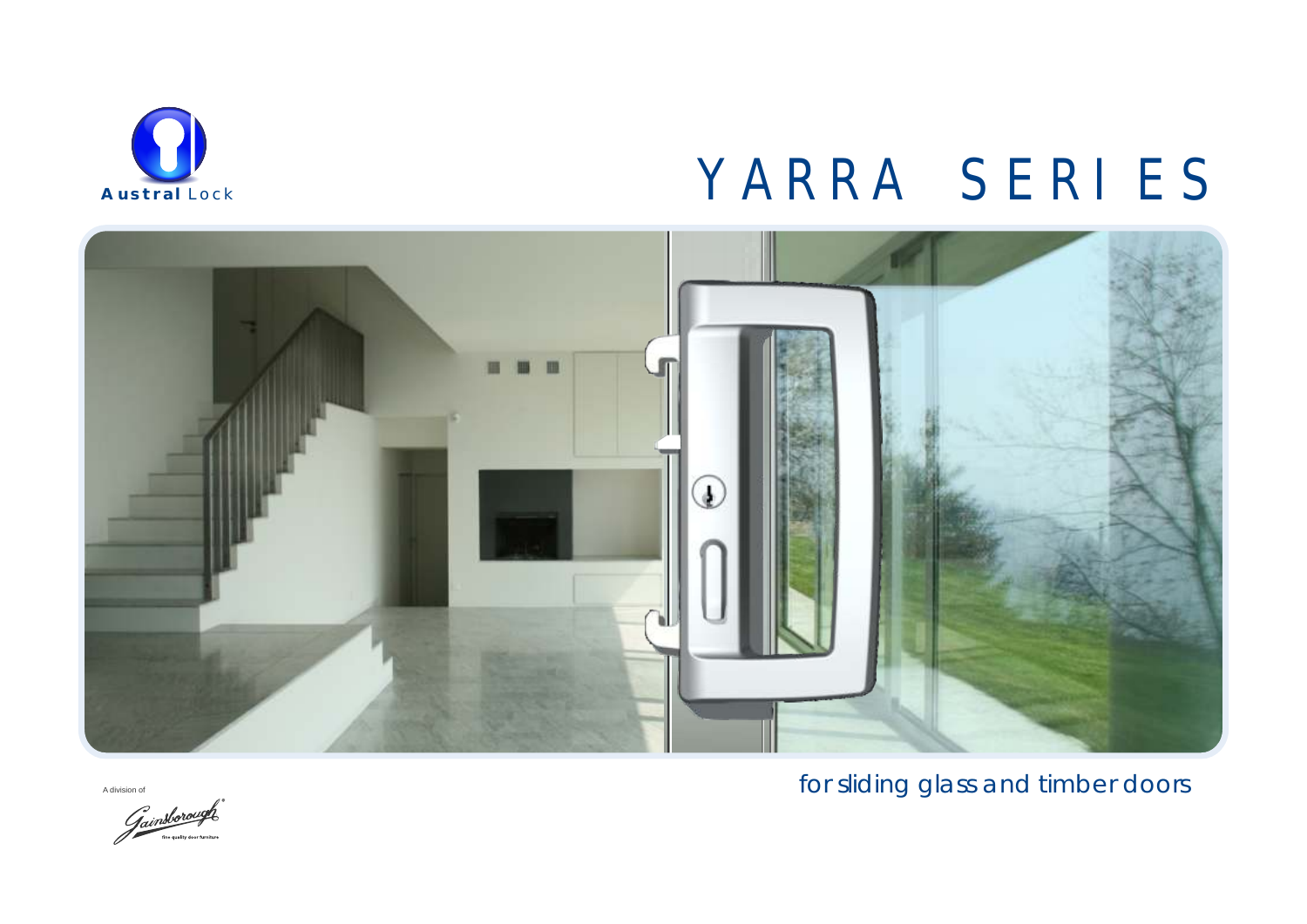## YARRA RIDGE

featuring an offset cylinder for easy operation



YARRA RIDGE - CLASSIC

**37mm**  $\overline{1}$ 

> offset cylinder gives increased knuckle clearance

Offset cylinder gives increased knuckle clearance to operate key. The cylinder is 37<sub>mm</sub> from door-jamb.  **- Twin counteracting beaks** engage an all-metal catch plate, providing resistance to jemmying and restraining the door against being lifted from its rails.  **- Self-adjusting catch plate** is easy to install and automatically adjusts for movement and door wear.  **- A range of outer pull designs** are available to suit most applications.  **- Anti-slam plunger** prevents the door being shut with beaks extended, avoiding damage to beaks and catch.  **-** Optional **'Fat Pack'** to install into doors up to 59mm thick.  **-** Available in a **wide range of colours and finishes**.  **- Australian** design and manufacture. 16mm catch plate 25mm catch plate Aluminium Timber UPVC  $\left|\right|^{4/\text{mm} - 59 \text{mm}}$  Range of Outer Pulls to suit most applications. **Door Materials Door Sizes Standard lock** 21mm - 46mm **with 'Fat Pack'**  47mm - 59mm

### For more information go to www.ausloc.com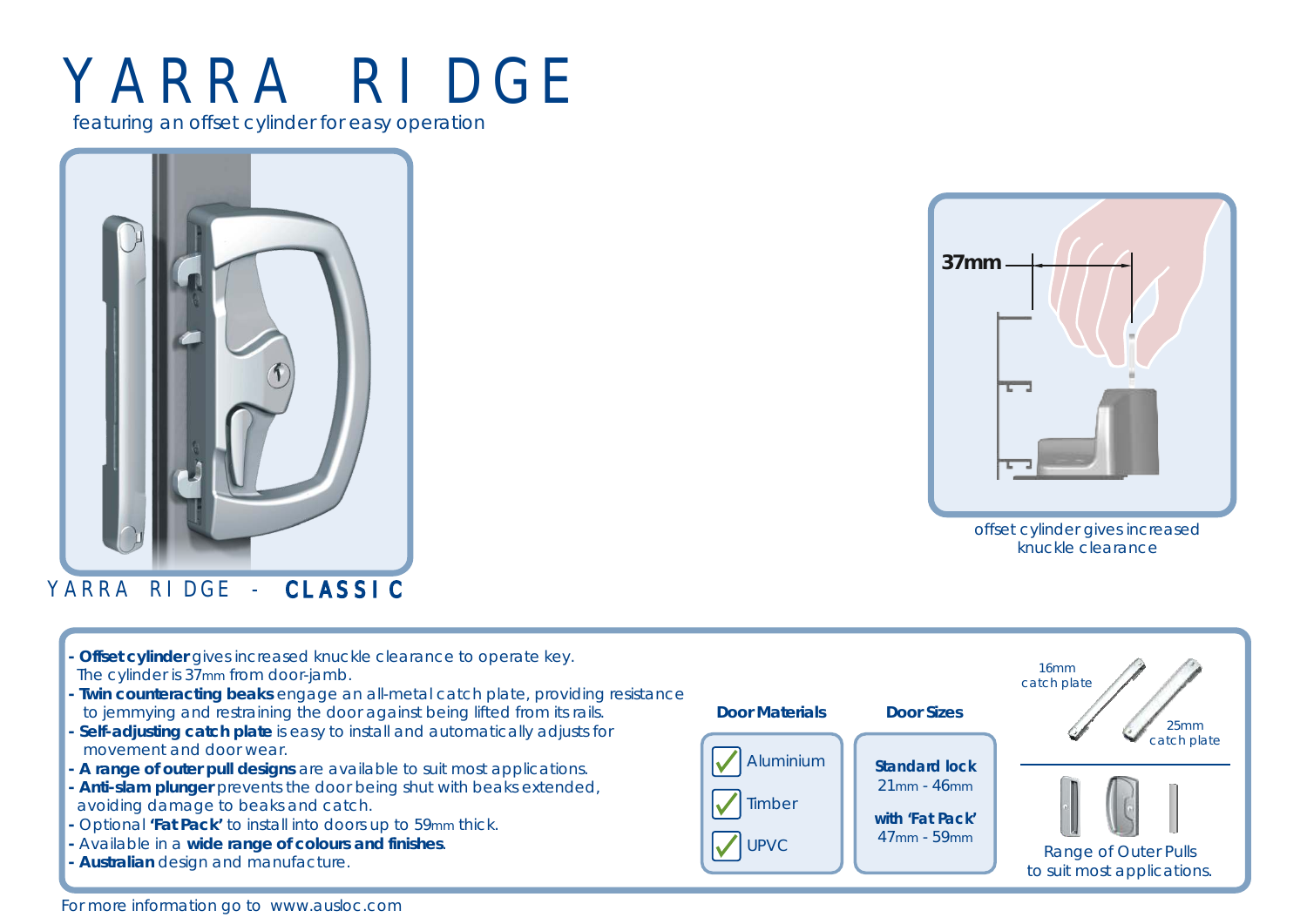# YARRA VIEW

featuring a narrow footprint to suit a wide range of doors







YARRA VIEW - SLIM YARRA VIEW - EDGE YARRA VIEW - CURVE

- **Narrow 30mm footprint** suits a wide range of doors, including high strength doors with stiffening wings.
- **Interior pull** available in 3 contemporary styles : *SLIM, EDGE* and *CURVE*
- **Twin counteracting beaks** engage an all-metal catch plate, providing resistance to jemmying and restraining the door against being lifted from its rails.
- **Self-adjusting catch plate** is easy to install and automatically adjusts for movement and door wear.
- **A range of outer pull designs** are available to suit most applications.
- **Anti-slam plunger** prevents the door being shut with beaks extended, avoiding damage to beaks and catch.
- **-** Optional **'Fat Pack'** to install into doors up to 59mm thick.
- Available in a **wide range of colours and finishes**.
- **Australian** design and manufacture.



16mm catch plate 25mm catch plate to suit most applications.

For more information go to www.ausloc.com